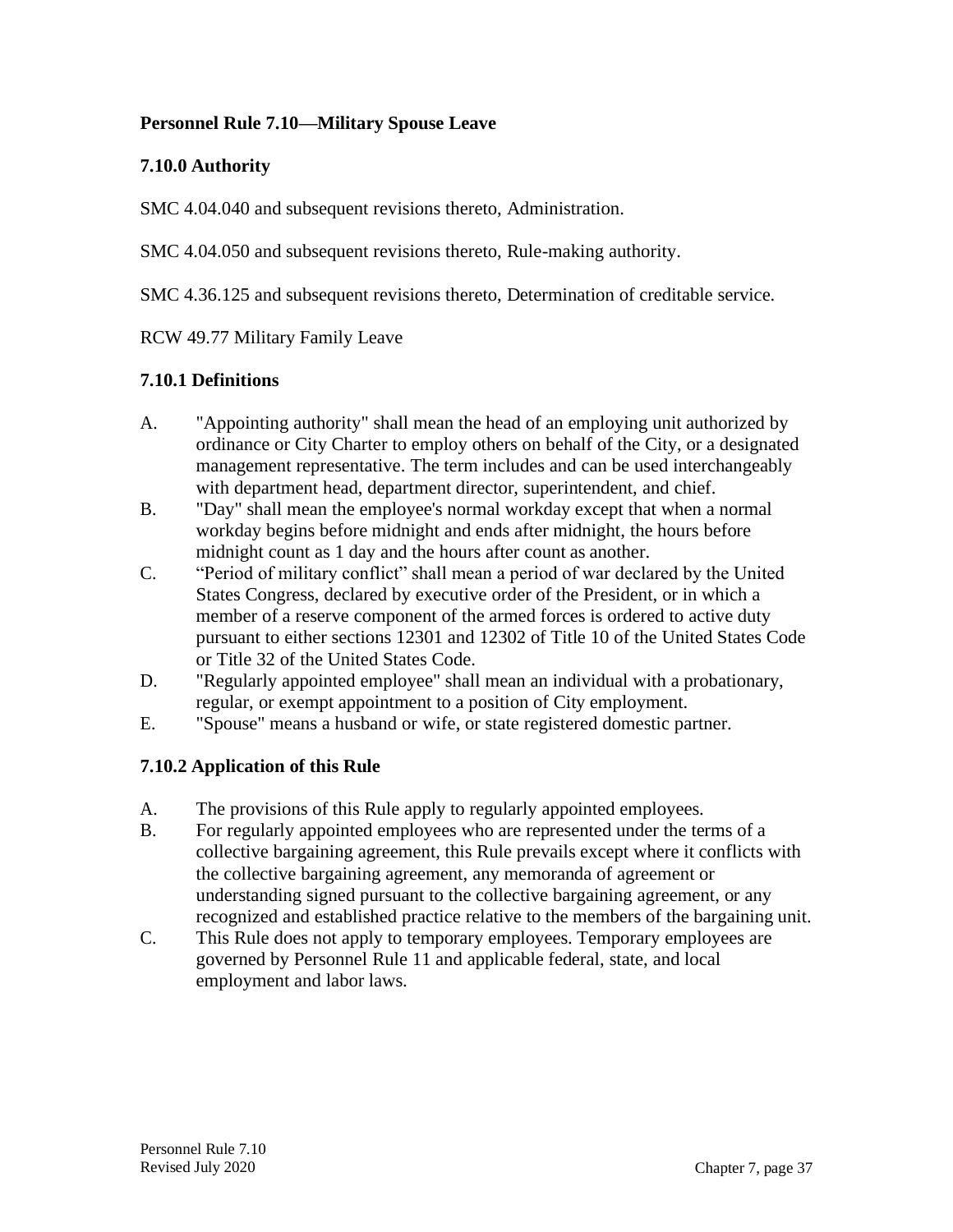D. Appointing authorities may establish written policies and procedures for the implementation and administration of this Rule to facilitate the management of the personnel system within their employing units, provided that such policies and procedures do not conflict with the provisions of this Rule.

# **7.10.3 Military Spouse Leave**

The City shall comply with the requirements of the Military Family Leave Act, RCW 49.77.010 et. seq. with respect to unpaid leaves of absence and return rights for employees with spouses who have been notified of an impending call or order to active duty and before deployment and during a military member's leave from deployment.

Eligibility & Entitlements

- A. During a period of military conflict, an employee who is the spouse of a member of the armed forces of the United States, national guard, or reserves who has been notified of an impending call or order to active duty or has been deployed, is entitled to a total of 15 days of unpaid leave per deployment after the military spouse has been notified of an impending call or order to active duty and before deployment or when the military spouse is on leave from deployment.
- B. An employee who takes a Military Spouse Leave of absence from City employment may elect to substitute any accrued leaves to which he or she is entitled for any part of the leave provided under this rule.
- C. An employee who takes Military Spouse Leave for the intended purpose of the leave is entitled to be restored to the position of employment held by the employee when the leave commenced or to an equivalent position with equivalent benefits, pay and other terms and conditions of employment at a workplace within twenty miles of the employee's workplace when leave commenced.
- D. The City shall maintain an employee's coverage under one of the City's group health plans while on Military Spouse Leave at the level and under the conditions the coverage would have been provided if the employee had continued in employment continuously for the duration of such leave.
- E. If the employee is not eligible for any employer contribution to medical or dental benefits under an applicable collective bargaining agreement or employer policy during any period of leave, the City shall allow the employee to continue, at the employee's expense, medical or dental insurance coverage, including any spouse and dependent coverage, in accordance with state or federal law. The premium to be paid by the employee shall not exceed one hundred two percent of the applicable premium for the leave period.
- F. An employee returning from Military Spouse Leave and who is restored to their former position or to an equivalent position is not entitled to:
	- 1. The accrual of any seniority or employment benefits during any period of leave; or
	- 2. Any right, benefit, or position of employment other than any right, benefit, or position to which the employee would have been entitled had the employee not taken the leave.
- G. The taking of leave may not result in the loss of any employment benefits accrued